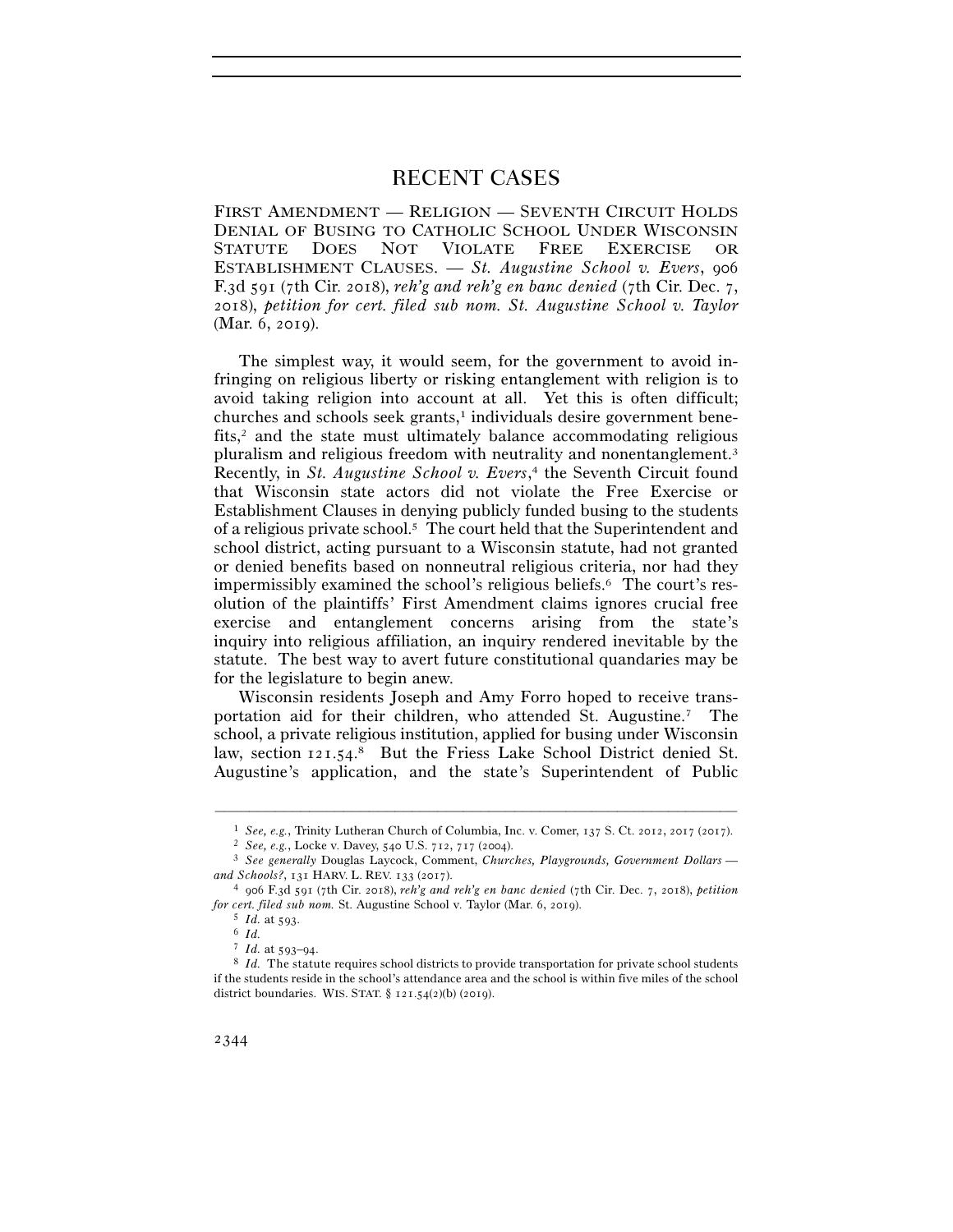## <sup>2019</sup>] *RECENT CASES* 2345

Instruction upheld that decision.9 The state actors based their decision on section 121.51, which limits the state's busing obligation to only one private school "affiliated with the same religious denomination" within an attendance area.<sup>10</sup> In *State ex rel. Vanko v. Kahl*,<sup>11</sup> the Wisconsin Supreme Court had interpreted section 121.51 to refer not only to religious schools but to "*all* private schools affiliated or operated by a single sponsoring group," whether secular or religious.12 The school district and the Superintendent determined, based on the "About Us" section of St. Augustine's website, that St. Augustine was affiliated with the same sponsoring group (Roman Catholicism) as St. Gabriel, a school operated by the Archdiocese of Milwaukee.13 Because St. Augustine was located in the same attendance area as St. Gabriel and St. Gabriel already received busing, the school district and Superintendent reasoned that under section 121.51 and *Vanko* — they did not have to provide busing to St. Augustine.14

Unhappy with this decision, St. Augustine and the Forros sued the school district and the Superintendent in state court, alleging state law and federal constitutional violations.15 They argued that St. Augustine, though Catholic, "was nonetheless distinct from the diocesan schools in its curriculum and religious practices" and that "in rejecting their application, the state impermissibly probed into its religious beliefs."16 The defendants then removed to federal court.17

The district court granted summary judgment to the defendants on the plaintiffs' federal claims and remanded the section 121.51 claim to state court.18 Regarding state law, Judge Adelman denied the plaintiffs' argument that, under *Vanko*, the school district and Superintendent had to ignore the school's religious denomination and look only to its legal

<sup>&</sup>lt;sup>9</sup> *St. Augustine*, 906 F.3d at 594.<br><sup>10</sup> WIS. STAT. § 121.51(1). This subsection defines "[a]ttendance area" as "the geographic area designated by the governing body of a private school as the area from which its pupils attend and approved by the school board of the district in which the private school is located." *Id.*

<sup>11</sup> <sup>188</sup> N.W.2d 460 (Wis. <sup>1971</sup>). 12 *Id.* at 465. The *Vanko* court explained that requiring busing for only one religious school without the same restriction on secular private schools would be "an apparent constitutional infirmity." *Id.* at 464. However, the court clarified that it did not need to apply constitutional avoidance to reach its interpretation of the statute; rather, the general restriction for all private schools was "inherent in the whole concept of 'attendance areas.'"  $Id$ . at  $465$ .

<sup>&</sup>lt;sup>13</sup> *St. Augustine*, 906 F.3d at 594. The website included statements that St. Augustine was "an independent and private traditional Roman Catholic School," a school that "loves and praises all the traditional practices of the Catholic Faith," and one that "recognizes its spiritual custodial duty of establishing an authentic Catholic environment." *Id.*

<sup>14</sup> *Id.*

<sup>15</sup> *Id.* at 594–<sup>95</sup>. 16 *Id.* at <sup>595</sup>. 17 *Id.*

<sup>18</sup> St. Augustine School v. Evers, 276 F. Supp. 3d 890, 903 (E.D. Wis. 2017).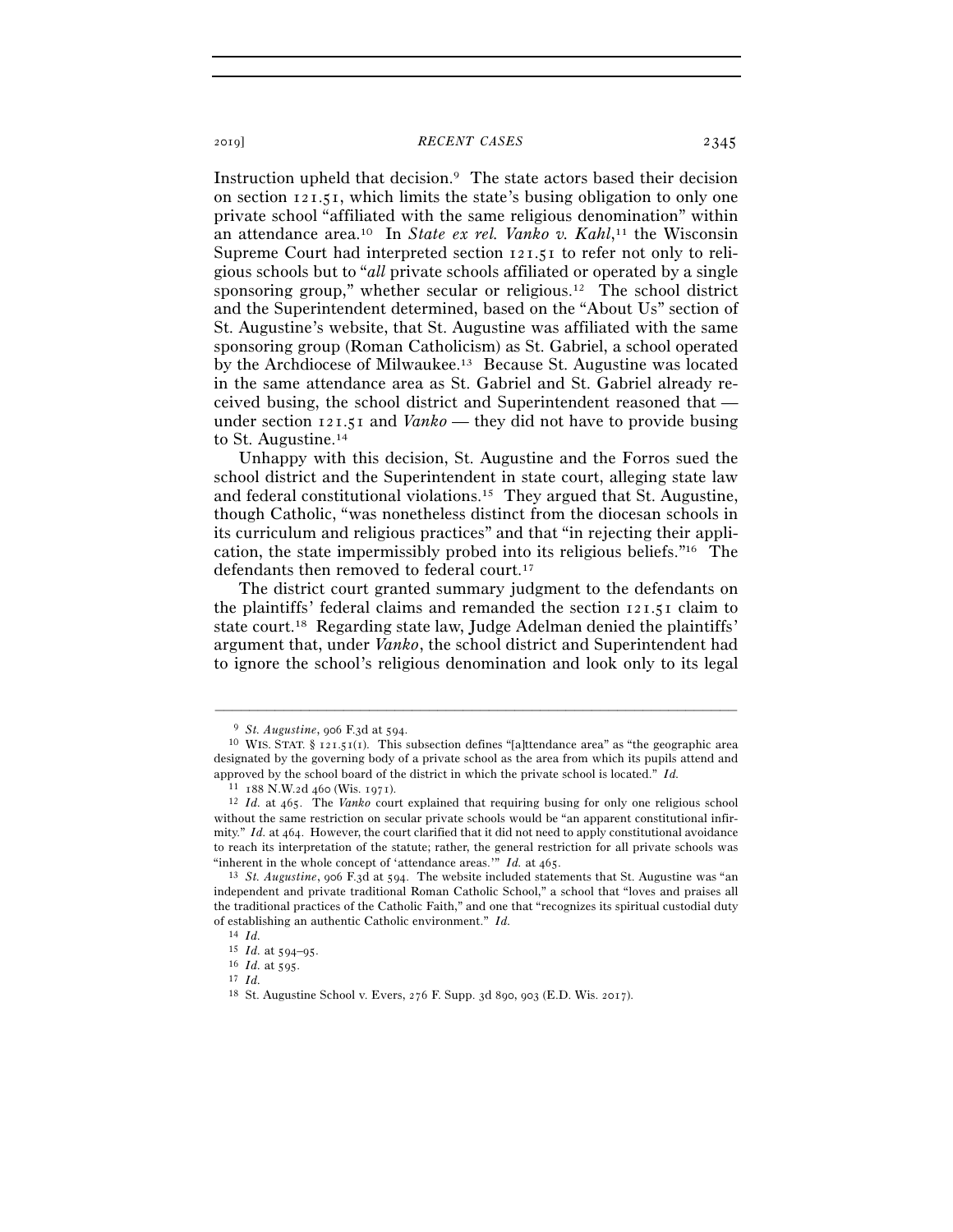affiliation.19 Instead, he read *Vanko* as establishing that the "sponsoring group" for a religious private school "mean[t] the religious denomination with which the school is affiliated."<sup>20</sup> He further decided that, because the constituent documents St. Augustine submitted to the school district and Superintendent did not contain information about affiliation with a religious denomination, it was permissible under *Holy Trinity Community*  School, Inc. v. Kahl,<sup>21</sup> another Wisconsin Supreme Court precedent, for the state actors to rely on St. Augustine's self-portrayal on its website.<sup>22</sup>

The plaintiffs fared no better on their federal claims. They argued that the defendants would have accepted St. Augustine's application if it were a secular private school.<sup>23</sup> But Judge Adelman countered that the plaintiffs provided no evidence the defendants would not have applied the "sponsoring group" test to, say, two secular Montessori schools.<sup>24</sup> He rejected a possible excessive-entanglement claim as well.<sup>25</sup> Though he found no First Amendment violation in this case, Judge Adelman noted that routinely determining religious denomination and affiliation under the Wisconsin statute could potentially "lead to excessive entanglement or other constitutional problems in the long run."26

The Seventh Circuit affirmed.27 Writing for the panel, Chief Judge Wood<sup>28</sup> first rejected the free exercise claim, applying the rule established in *Employment Division v. Smith*. 29 Under *Smith*, the right of free exercise does not give rise to religious exemptions from neutral and generally applicable laws.30 Chief Judge Wood found that, as construed by the Wisconsin Supreme Court in *Vanko*, section 121.51 was a neutral and generally applicable law.31 Thus, the plaintiffs were not entitled to a religious exemption from it.32 Chief Judge Wood acknowledged that section 121.51 created a choice for religious schools and families — between receiving state benefits and identifying with their religion.33 But the statute did not "deny benefits *on the basis of* their religion"; it would

<sup>&</sup>lt;sup>19</sup> *Id.* at 897–98.<br>
<sup>20</sup> *Id.* at 898.<br>
<sup>21</sup> 262 N.W.2d 210 (Wis. 1978).<br>
<sup>22</sup> *See St. Augustine*, 276 F. Supp. 3d at 899, 902.<br>
<sup>23</sup> *Id.* at 900–01.<br>
<sup>25</sup> *See id.* at 901–03.<br>
<sup>25</sup> *Id.* at 903. Judge Adelman also whether two secular private schools were affiliated and suggested Wisconsin courts could "make the test of affiliation always turn on the school's corporate organization" to avoid this issue. *Id.* <sup>27</sup> *St. Augustine*, 906 F.3d at 600.<br><sup>28</sup> Chief Judge Wood was joined by Judge Kanne.<br><sup>29</sup> 494 U.S. 872 (1990).<br><sup>30</sup>

<sup>33</sup> *See id.*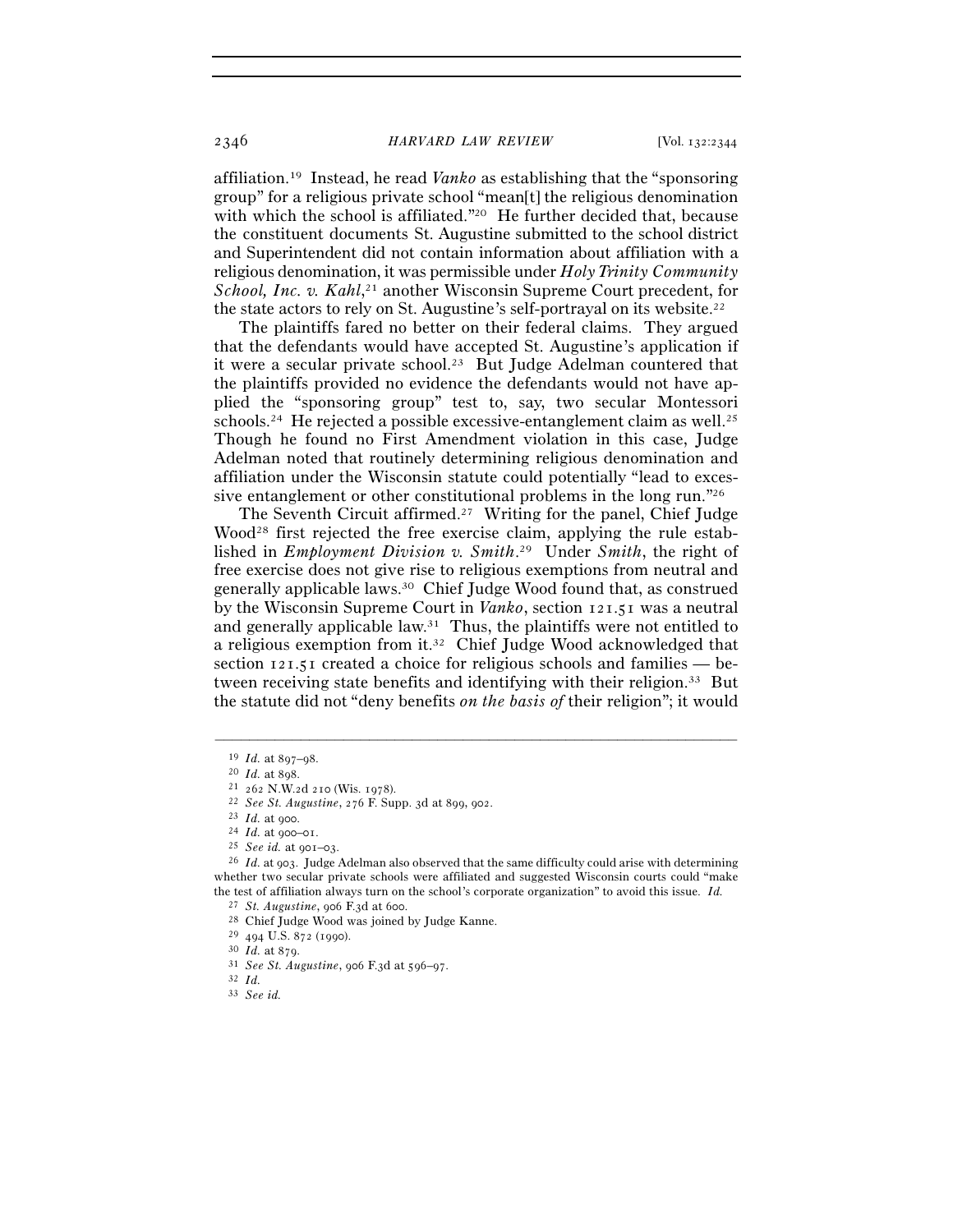impose a similar burden on secular private schools.34 Chief Judge Wood concluded that "[t]he problem for St. Augustine is not that it is Catholic; it is that it is second in line."35

She then addressed the plaintiffs' Establishment Clause claim, deciding there was no evidence that the state had impermissibly inquired into St. Augustine's religious nature or compared its teachings or practices with those of St. Gabriel or other Catholic institutions.36 She noted that the state did not independently label St. Augustine "Catholic"; rather, St. Augustine did, and the state "credited" its self-identifying statements.37 Chief Judge Wood acknowledged the dissent's point that "labels may not fully capture" American religious pluralism, but countered that "school districts must be able to rely on self-adopted labels" for Wisconsin's statute to provide a meaningful limitation on busing.<sup>38</sup>

Judge Ripple dissented. He disagreed with the district court and the majority that the Wisconsin precedents permitted the school district and Superintendent to look beyond a school's articles of incorporation and bylaws to its website to determine its religious affiliation.39 Judge Ripple would have had the court rely on St. Augustine's independent corporate structure as proof of non-affiliation with St. Gabriel because legal independence was a neutral standard that applied equally to all private schools.40 In his view, the majority violated "elemental fairness" by "cull[ing] out" the word "Catholic" from St. Augustine's website "and employing it as an outcome-determinative label."41 Moreover, Judge Ripple argued that the majority's "selective use" of "Catholic" assumed a single term could "describe accurately the religious values and aspirations of an individual or a group," as though they were "commodities in a supermarket" — an assumption at odds with the Religion Clauses.<sup>42</sup> According to Judge Ripple, the court's holding violated the plaintiffs' free exercise rights by allowing school boards to pressure parents to bend to the school board's decision that what the parent believes is an important religious difference is nonexistent or inconsequential.43 Conditioning receipt of a government benefit upon acceptance of the school board's determination is "a burden upon religion" and, "[w]hile the com-

- <sup>38</sup> *Id.* at <sup>599</sup>. 39 *See id.* at <sup>603</sup> (Ripple, J., dissenting). 40 *See id.* at 604.
- 

<sup>34</sup> *Id.* at <sup>597</sup>. 35 *Id.*<sup>36</sup> *Id.* at <sup>598</sup>. 37 *Id.*

<sup>41</sup> *Id.* 42 *Id.*

<sup>43</sup> *Id.* at 605.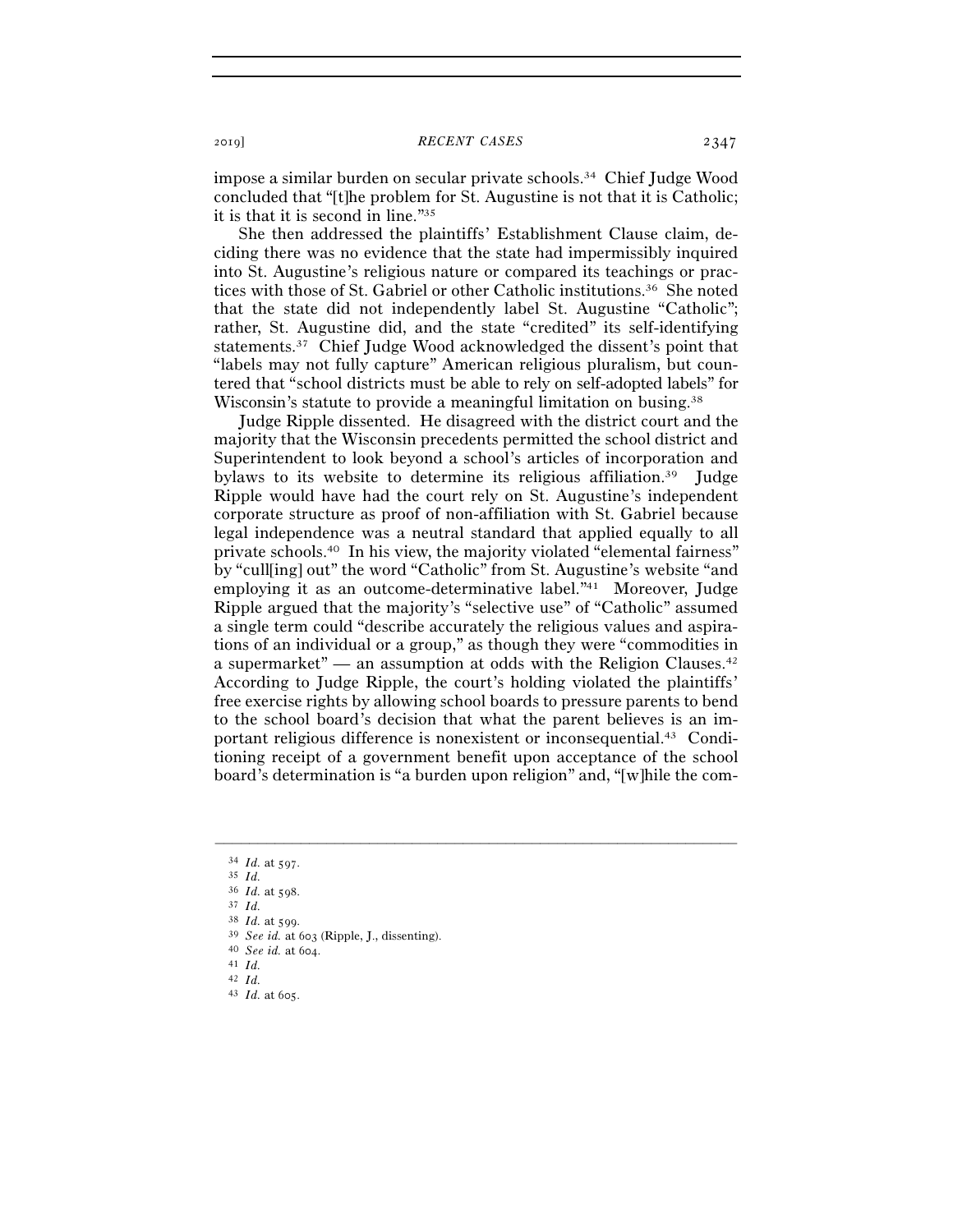2348 *HARVARD LAW REVIEW* [Vol. 132:<sup>2344</sup>

pulsion may be indirect, the infringement upon free exercise is nonetheless substantial."44 Judge Ripple cautioned that the court's decision and its "exercise in label reading" "rais[ed] haunting concerns about the future health of the Religion Clauses."45

The majority's rhetoric and framing make *St. Augustine* appear to be an open-and-shut case, but a closer inspection reveals that the First Amendment analysis may not be quite so simple. In terms of the Free Exercise Clause, the text of the statute alone may violate *Smith*'s requirement of neutrality and general applicability. Its application runs into problems as well. The statute applies discriminately to different religions because it determines affiliation based on religious denomination, which itself is nonneutral and creates incentives for disavowing religious beliefs, thereby burdening the free exercise of religion. Under the Establishment Clause, the court failed to recognize the law's clear risks of entanglement. Both the statute itself and the majority's labeling methodology invite, and, in many cases, require, impermissible state inquiry into a group's religious beliefs. Because the statute as written seems likely to violate both of the Constitution's Religion Clauses, it may be wise for the Wisconsin legislature to rewrite it.

The Wisconsin statute raises significant Free Exercise concerns for several reasons. First, contrary to the court's analysis, the law may not be neutral or generally applicable under *Smith*. On its face, the statute demands that state actors ask a question for religious schools that they will not ask for nonreligious schools: namely, what is the school's religious denomination?46 Additionally, the law provides busing for some religious schools, but not all. Given that the statute includes a built-in exception (one school in a given area) based on religion, it seems automatically not to be one of general application. The court's framing belies this differential treatment for religious schools.47 Chief Judge Wood declared that "[t]he reason why St. Augustine cannot demand services . . . is not because it is a Catholic school; it is because — by its own

<sup>–––––––––––––––––––––––––––––––––––––––––––––––––––––––––––––</sup> <sup>44</sup> *Id.* at 605–06 (quoting Thomas v. Review Bd. of the Ind. Emp't Sec. Div., 450 U.S. 707, 718 (<sup>1981</sup>)). 45 *Id.* at <sup>606</sup>. 46 *Vanko*'s reinterpretation of the statute to apply to all private schools "affiliated or operated

by a single sponsoring group," State *ex rel.* Vanko v. Kahl, 188 N.W.2d 460, 465 (1971), does not solve this problem because the sponsoring group for a religious school is its denomination. *See* St. Augustine School v. Evers, 276 F. Supp. 3d 890, 898 (E.D. Wis. 2017). This nonneutrality point can also be restated as an entanglement concern, as the question here involves the state inquiring into the school's religion, but this is not the place to offer a comprehensive distinction between nonneutrality and entanglement, should one exist. 47 The court commented that the statute would also bar funding for two Montessori or two

International Baccalaureate schools, and thus applies equally to religious and secular schools. *See St. Augustine*, 906 F.3d at 597. Yet this is further evidence of the law's nonneutrality: Montessori is a method of education and International Baccalaureate is a diploma program schools may choose to offer. Neither group sponsors schools in the way that religious institutions do.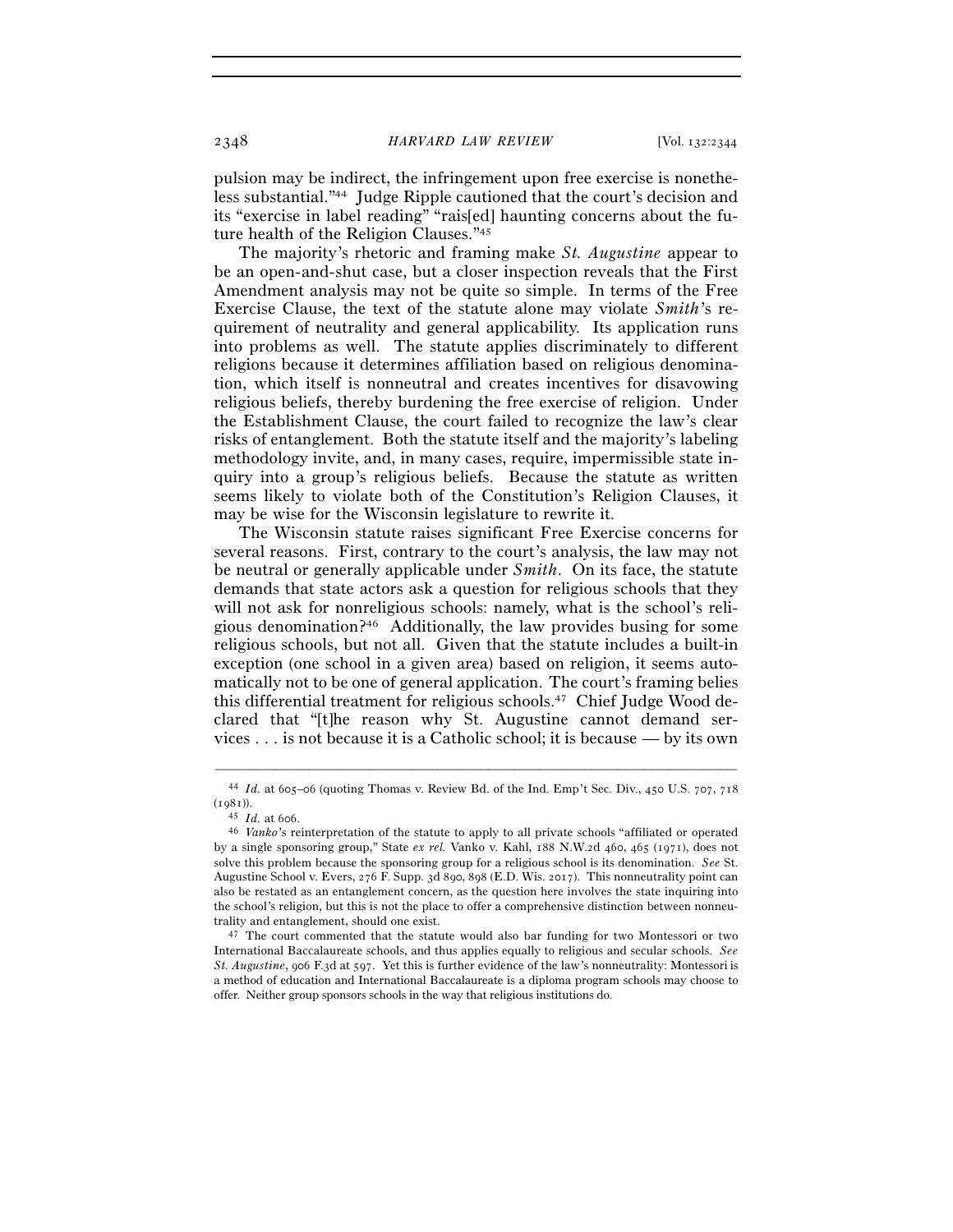## <sup>2019</sup>] *RECENT CASES* 2349

choice — it professes to be affiliated with a group that already has a school in that zone."48 This is a distinction without a difference; a religious school's sponsoring group *is* its religious denomination.49 Thus, if a religious school is denied busing "because . . . it professes to be affiliated with a group that already has a school in that zone," it is in fact being denied busing based on its religion. Framed differently and more directly than the court has done, St. Augustine cannot receive busing *because* it is a Catholic school.

Second, the statute's categorization of affiliation by religious denomination applies differently to different religions. For one, it disproportionately affects more populous religions, which are likely to have more schools within a given area. The statute's wording — "affiliated with the same religious denomination" — also discriminates against religions, such as Catholicism, in which all Roman Catholics are of the same denomination. Under the statute, "schools operated by the Franciscan Order and the Jesuit Order would 'be considered, along with diocesan schools, as part of the Catholic school system . . . because all are "affiliated with the same religious denomination."'"50 In contrast, Judaism, Islam, and Protestantism are subdivided into different denominations and may have differently "denominated," and therefore unaffiliated, schools.<sup>51</sup> Thus, the law will disproportionately exclude from busing any school affiliated with a more centralized, less denominated religion.

Finally, the law also burdens religion by incentivizing disavowal of religious beliefs. The Wisconsin Supreme Court presaged this concern in *Holy Trinity*, asking "does [the statute] not in fact encourage religious schools, in order to survive, to disavow their religious beliefs and associations?"52 As Judge Ripple noted, the law "places 'substantial pressure'" on religious parents and schools to modify their behavior in order to receive government benefits.<sup>53</sup> Schools may relabel their beliefs on their website or legally disaffiliate from their church and reincorporate as a standalone entity in order to receive busing for their students. Or if, for reasons of institutional hierarchy or honesty they cannot or will not do this, then a school may simply choose not to open

<sup>48</sup> *St. Augustine*, 906 F.3d at 597.

<sup>49</sup> *See St. Augustine*, 276 F. Supp. 3d at <sup>898</sup>. 50 *St. Augustine*, 906 F.3d at 594 (alteration in original) (quoting *Vanko,* <sup>188</sup> N.W.2d at 465). As a historical matter, initial efforts to legalize busing for private schools in Wisconsin were supported by the Catholic Church and Catholic organizations and vehemently opposed by major Protestant churches. Some opponents went so far as to represent the Catholic Church as "a dictatorial threat to America" that "would destroy religious liberty by ending the separation of church and state." WILLIAMF.THOMPSON, THE HISTORY OF WISCONSIN: CONTINUITY AND CHANGE, 1940–1965, at  $522$  (1988).<br><sup>51</sup> To the extent one might disagree with this use of "denomination," that points to another of

the statute's flaws. Not only is "affiliated" ambiguous, but "religious denomination" may be as well.<br><sup>52</sup> Holy Trinity Cmty. Sch., Inc. v. Kahl, 262 N.W.2d 210, 218 (Wis. 1978).<br><sup>53</sup> St. Augustine, 906 F.3d at 605 (Rippl

Ind. Emp't Sec. Div., 450 U.S. 707, 718 (1981)).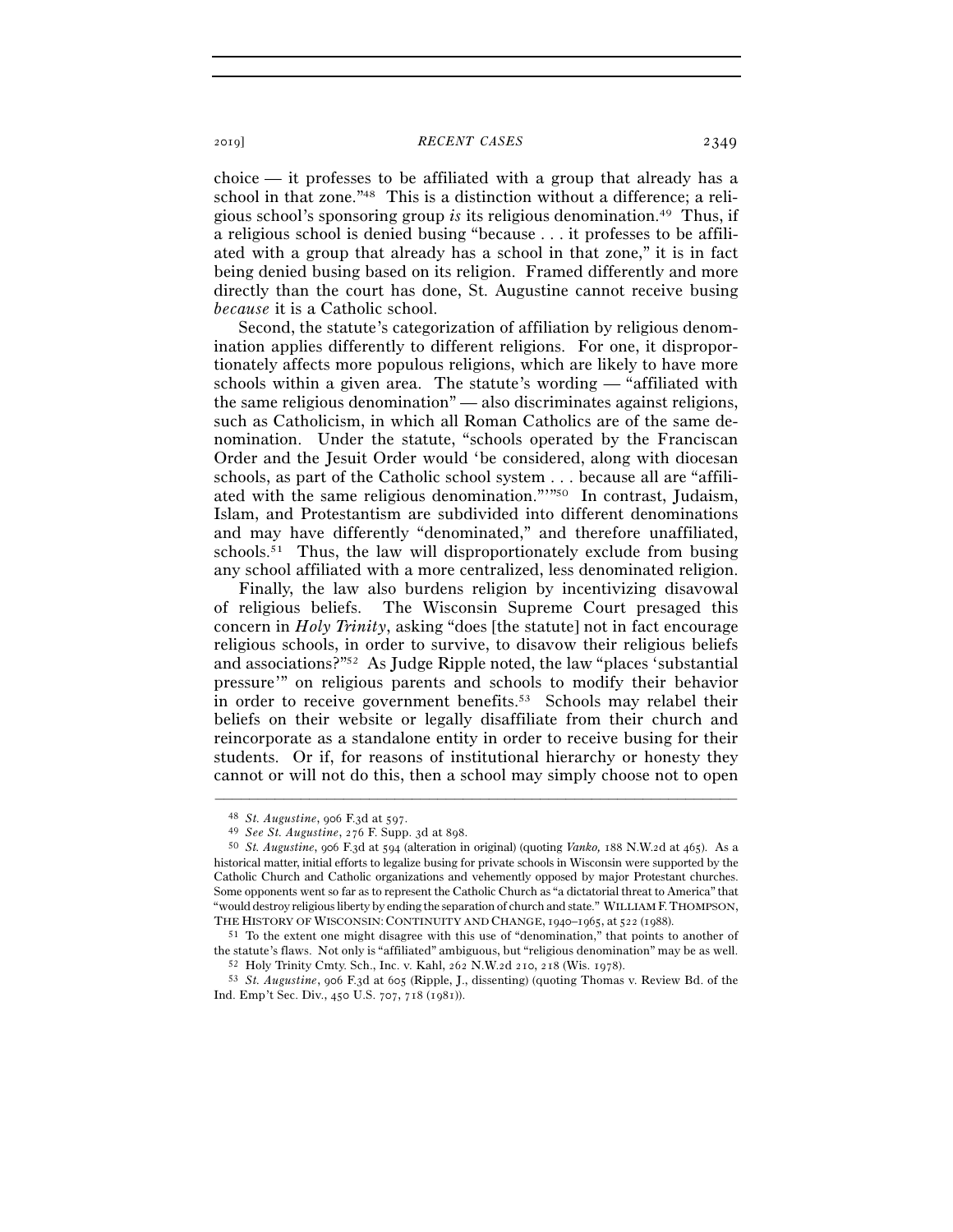in the first place. Either outcome deprives the school and its prospective or actual students of the free exercise of their beliefs.

The Wisconsin statute is also subject to Establishment Clause critiques. First, it seems almost certain to violate the Clause's "prohibition of entanglement between government and religion."54 The court was content to use the school's self-designation as Catholic and "save . . . for another day" the broader question of which entity counts as a school's sponsoring group.<sup>55</sup> Yet deciding that the school is Catholic, even because it said so, is a state decision on religion. And having provision or denial of a government benefit depend on a religious label, even a selfaffixed one, is government entanglement. Chief Judge Wood's framing of St. Augustine as "second in line" is rhetorically powerful, but ignores that deciding who is in line — and which line they belong to — necessarily entails a religious inquiry.

Additionally, as Judge Ripple observed, the court's "label methodology is simply unworkable."56 He asked what to do when, for example, an Orthodox Jewish school seeks its own attendance area separate from a Reform Jewish school.57 This question is one that necessarily requires government entanglement with religious doctrine. And it is one that the state government should not address, nor is it within the province of the courts.58 Accepting a group's self-designated label does not absolve the state of entanglement. Say, for instance, that a school labeling itself as Muslim receives busing. What should the school district do when a second school, labeling itself Shi'a, petitions for busing and argues that it is distinct because the first school is in fact Sunni?59 To take a developing conflict, what to do if the United Methodist Church splits over its disagreement on same-sex marriage and other LGBTQ issues?60 Would the school district (or eventually a court) have to decide at what point a schism has occurred and one denomination has become two? In each

<sup>54</sup> *Id.* at 598 (majority opinion) (citing Lemon v. Kurtzman, 403 U.S. 602, 613 (<sup>1971</sup>)). 55 *Id.* at <sup>599</sup>. 56 *Id.* at <sup>606</sup> (Ripple, J., dissenting). 57 *Id.*

<sup>58</sup> *See, e.g.*, County of Allegheny v. ACLU, 492 U.S. 573, 678 (1989) (Kennedy, J., concurring in the judgment in part and dissenting in part) (stating that the "Court is ill-equipped to sit as a national theology board"); *Thomas*, 450 U.S. at 716 ("Courts are not arbiters of scriptural interpretation."); Carl H. Esbeck, *The Establishment Clause as a Structural Restraint on Governmental Power*, 84 IOWA L. REV. 1, 56-57 (1998).

<sup>59</sup> *Cf.* Jennifer K. Beaudry, Note, *Islamic Sectarianism in United States Prisons: The Religious Right of Shi'a Inmates to Worship Separately from Their Fellow Sunni Inmates*, 35 HOFSTRA L. REV. 1833, 1855 (2007) (describing claims brought by Shi'a prison inmates for a right to worship separately from Sunnis). 60 *See* Julie Zauzmer & Sarah Pulliam Bailey, *Will the Nation's Third-Largest Church Split Up* 

*Over LGBT Debate? Leaders Try to Reach an Answer.*, WASH. POST (Feb. 22, 2019), https://www.washingtonpost.com/religion/2019/02/22/will-nations-third-largest-church-split-upover-lgbt-debate-leaders-try-reach-an-answer [https://perma.cc/8DKA-UYNP].